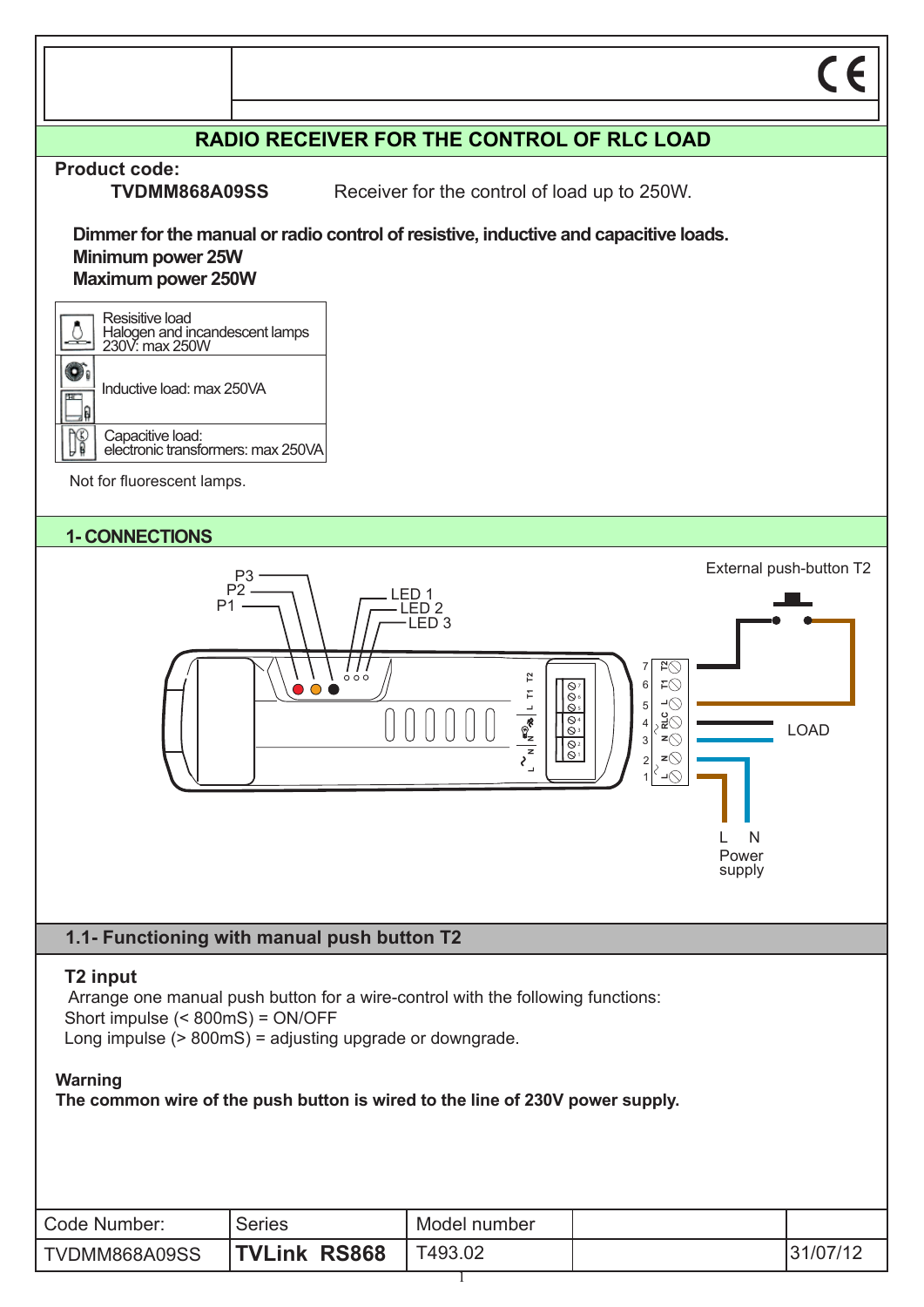# **2- Activation-deactivation memory of last value of light (light memory)**



**press at the same time**

With memory function activated, controlling the load in ON/OFF mode, at the time of turning on, the load goes back to the values it had before turning off.

The memory function is deactivated by using the 7-channel transmitter.

With memory function deactivated, the load turns on at the maximum.

1- Activation-deactivation memory function: press at the same time the push buttons **P1+P3**.

- LED 3 turn on if the function will be activated;
- LED 3 turn off if the function will be deactivated.

### **2.1- To program the minimum level of brightness**



This function allows to set the minimum level of brightness that can be reached by the dimmable load.

1- Regulate the minimum brightness to the level desired 2- Press at the same time push-buttons P2 + P3 for 10 seconds. After 10 seconds the buzzer will sound quickly for 16 times.

3- To reactivate the minimum level of brightness to the default level, press at the same time P2 + P3 for 10 seconds. After 10 seconds the buzzer will sound slowly for 3 times.

# **2.2- Special setting to control LED loads.**



This setting is used to improve the control of LED loads when there is a flicker of light.

For activation-deactivation of "LED" function: press at the same time for 10 seconds the push buttons P1+P2+P3 of the receiver. - the buzzer will sound 16 times if the function will be activated; -the buzzer will sound 3 times if the function will be deactivated.

**N.B. if there is a change of load it is necessary to deactivate the "LED" function.**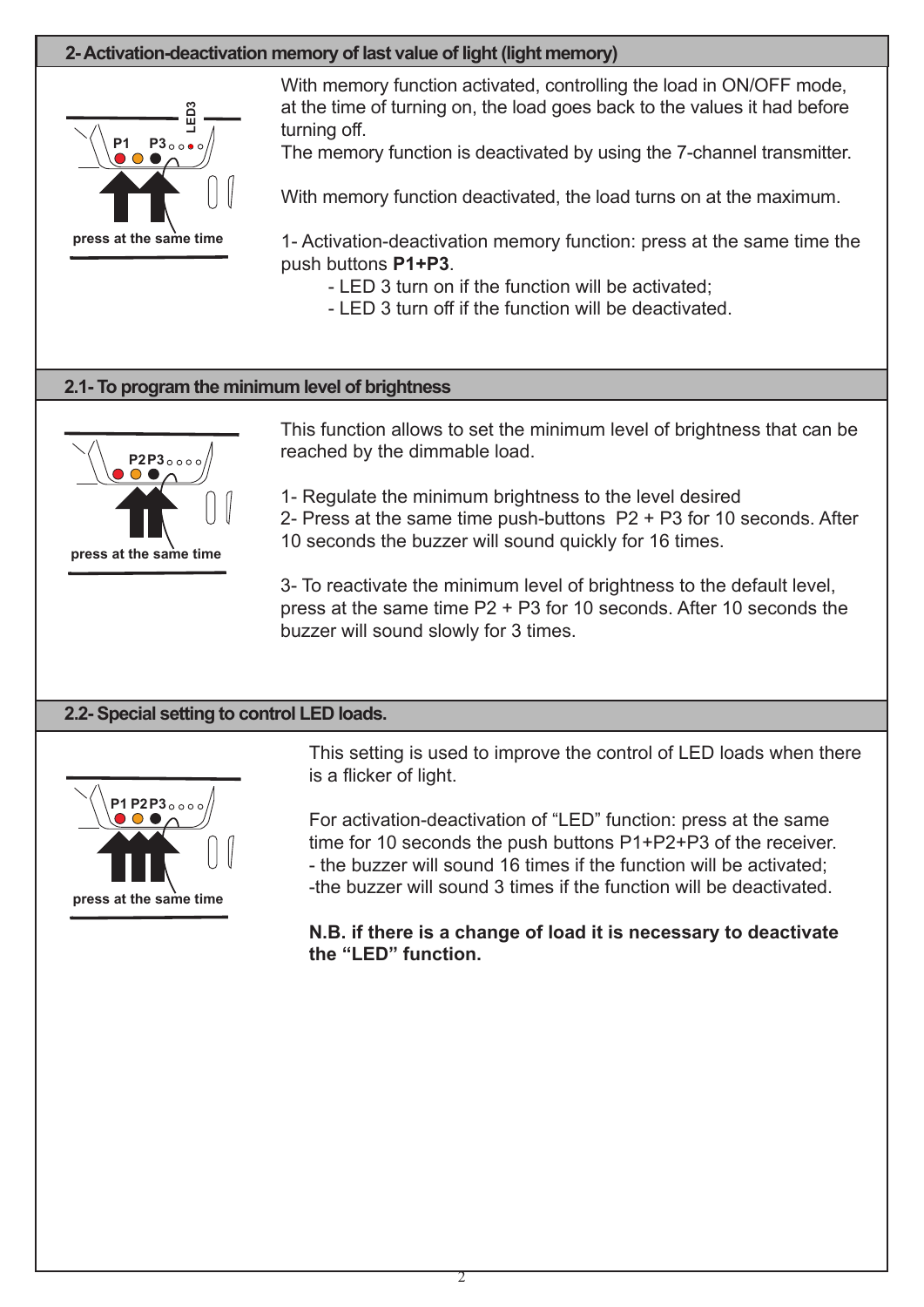# **3- TRANSMITTER MEMORISATION ATTENTION: The first transmitter can only be memorised using the receiver. 3.1- To memorise 7-channel transmitters**   $\circ \circ \circ \circ$ **P2 once and hold down** available only for 7 or 42 channels transmitter 1- Press the push button **P2**  2- During the sound press one push **once and hold** it down, the button of the 7-channel transmitter which buzzer will make a beep and has to be memorised, the memorisation is then sound continuously. indicated by the intermittent sound of the buzzer. All the push-buttons of the transmitter are automatically memorised. Luminosity at 100% CH1 Luminosity at 66% CH2 Luminosity 33% CH3 CH4 Luminosity at min. CH5 Up + Luminosity 100% CH<sub>1</sub> $<$  $CH5$  Up + CH6 Down - $CH6$  Down -Luminosity 66%  $CH2<sub>C</sub>$ CH7 OFF: turn off Luminosity 33%  $CH3<sup>°</sup>$ CH7 OFF:  $CH4$ <sup>(</sup> Luminosity at min. turn off

# **3.2 - Memorisation of one transmitter push-button with On/Off/Dim function**

With short impulses (<800 ms.) turn the light on and off, by holding it pressed increase or decrease the intensity.



1- Press the push button **P2 twice and hold** it down. the buzzer will make a beep each time and then sound continuously.



2- During the sound press the pushbutton which has to be memorised; the memorisation is indicated by the intermittently sound of the buzzer.

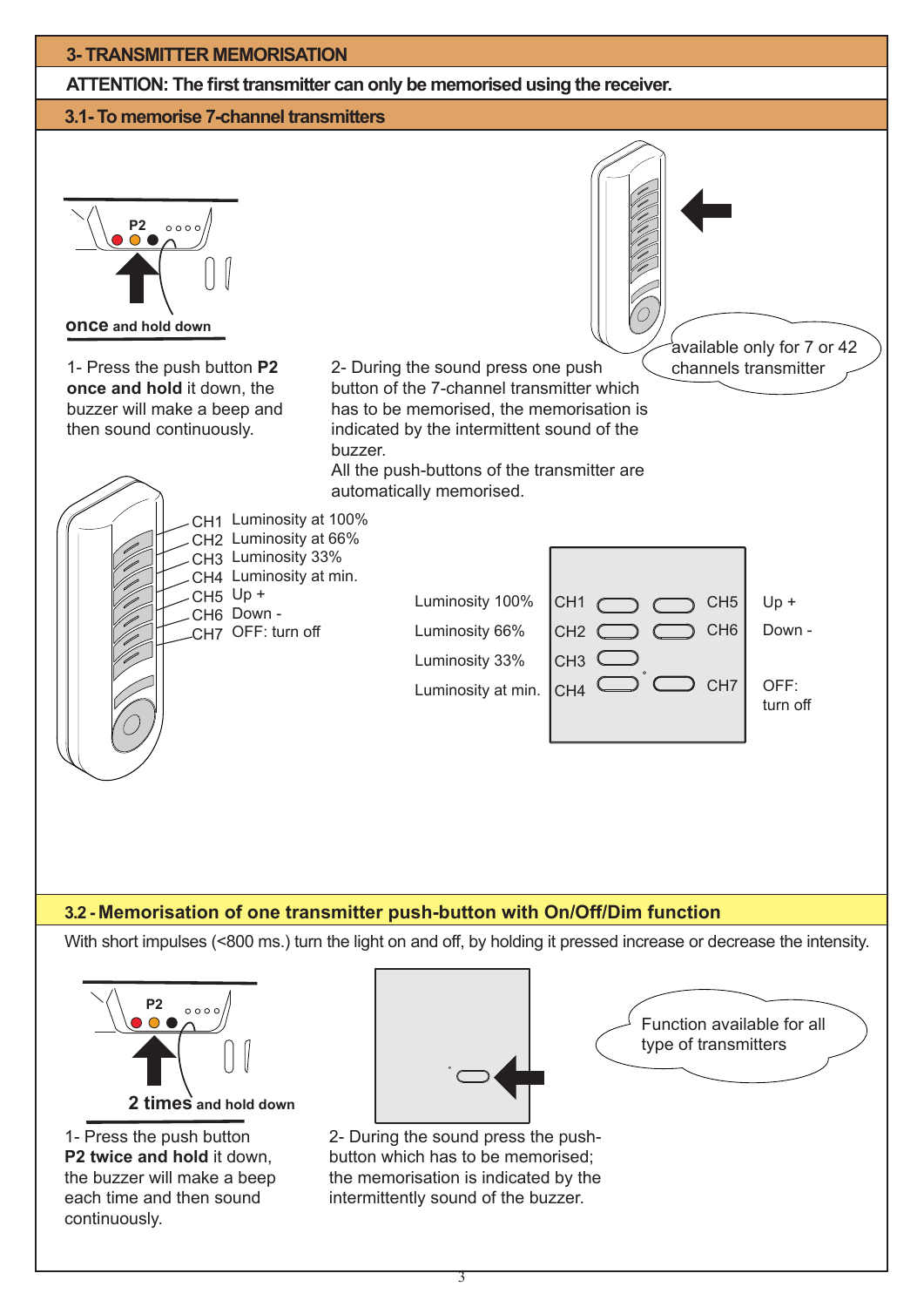

1- Press the push button **P2 five times and hold** it down, the buzzer will make a beep each time and then sound continuously.

2- During the sound press the pushbutton which has to be memorised; the memorisation is indicated by the intermittently sound of the buzzer.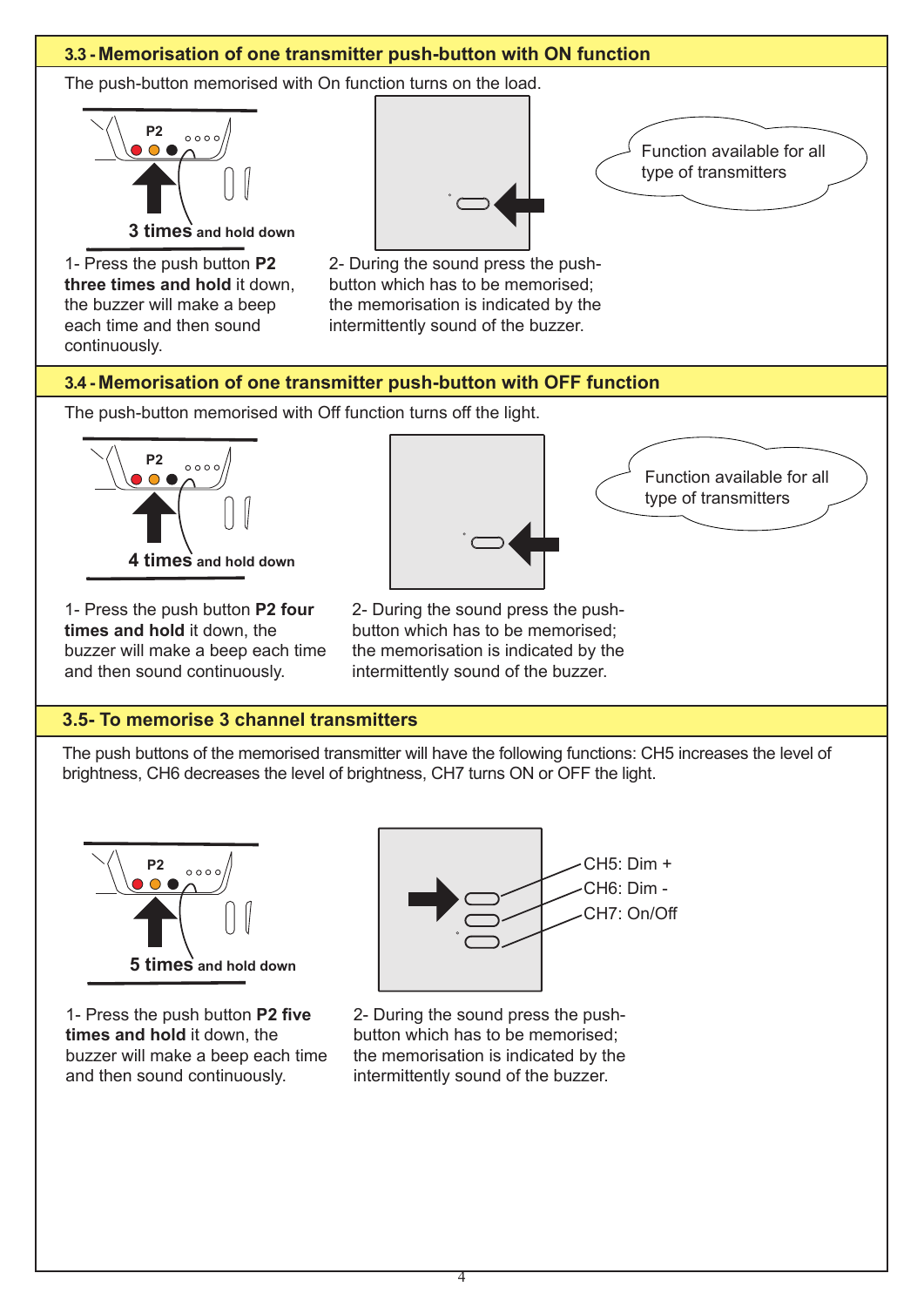# **4- To change the level of light intensity of the 4 push button of the 7-channel transmitter from transmitter**

## **Case 1:**

one 7-channel transmitter memorised on one dimmer receiver



| transmitter                               |  |
|-------------------------------------------|--|
| $\overline{\text{CH5}}$<br>CH6<br>$\circ$ |  |

| transmitter |  |
|-------------|--|
|             |  |
|             |  |
|             |  |
|             |  |
|             |  |
|             |  |
| $\circ$     |  |
| CH7)        |  |
|             |  |
|             |  |
|             |  |
|             |  |

**press the button to be modified press and hold more than 5s**

1- Press the push button to be modified

2- Adjust the new value with **adjust new light value**

the two push buttons CH5 CH6;

2- Hold down the CH7 push button for 5

sec., after 5 sec. the LED 1 turns on for 5 sec. and the load will turn on at the new value.

# **Case 2: (more than one receiver memorised to the same 7-channel transmitter)**

In the case that several receivers have the same 7-channel transmitter memorised, and each receiver must have a different value of light intensity, proceed with the programming of the identification number of the receiver. Once the identification number is programmed it is possible to select the desired receiver by means of the push buttons.

## **To set an identification number of a receiver:**

The identification number associated to the dimmer is displayed by means of the LEDs 2 and 3: each flash of LED 2 represents ones and each flash of LED 3 represents tens.

1. Press the push button P1 and P2 of the receiver at the same time.

2. After approximately one second LED 2 and LED 3 start flashing in order to indicate the identification number associated to the receiver. After this, LED 1 turns on.

For example: if the associated number is 13, LED 2 flashes 3 times and LED 3 flashes 1 time.

3. Press the push button P3 until you reach the number to be associated to the dimmer. A maximum of 20 identification numbers are allowed. Each time the push button P3 is pressed, LED 2 turns off. After having reached the twentieth number LED 1 flashes. In case of error, reset the counting by pressing P2.

4. Memorise the set identification number and exit the procedure by pressing P1. LED 1 will turn off. This operation has to be done in every receiver that has the 7 channel transmitter in common.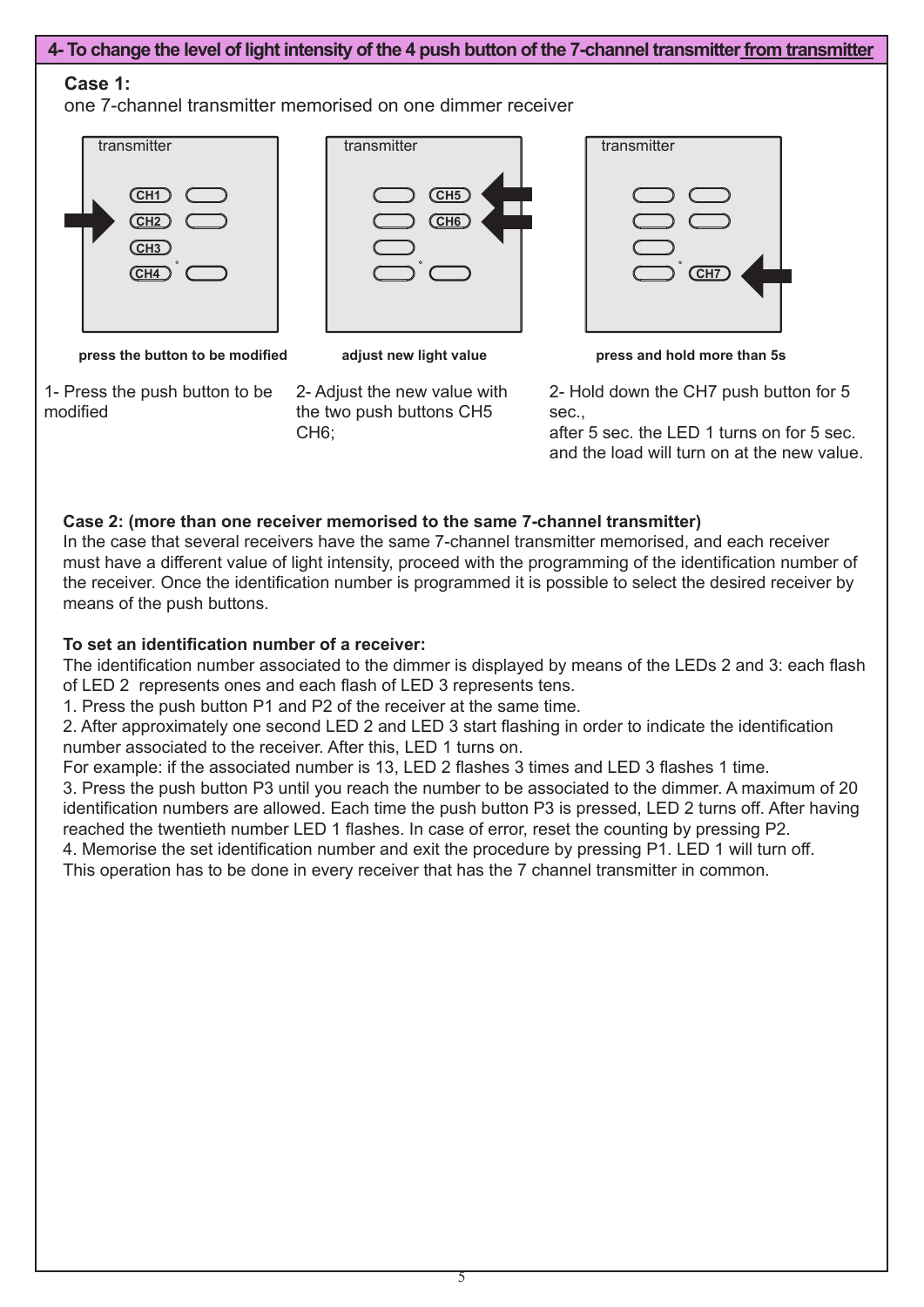

**press and hold down for 5s**

1- Press and hold one of the first 4 channels of the transmitter concerned for 5 seconds down. The light turns-off and turns-on.

| transmitter                                            | transmitter           | transmitter                                                  |
|--------------------------------------------------------|-----------------------|--------------------------------------------------------------|
| (CH1<br>(CH2)<br>CH3<br>$\circ$<br>$\sqrt{\text{CH4}}$ | CH5<br>CH6<br>$\circ$ | CH1<br>CH <sub>2</sub><br>CH <sub>3</sub><br>CH <sub>4</sub> |

**select the receiver**

2- Press the push button CH5 or CH6 of the transmitter in order to select a dimmer. The selected dimmer will be the one with the turned-off light:

If the light intensity of the selected dimmer is above 50%, the light will turn off, otherwise if the light is lower than 50% the light raises to 100% brightness and turns off. Each dimmer is set an identification number which corresponds to the number of pressings of the push button CH5 (see "set the identification number of a receiver").

| transmitter                        |
|------------------------------------|
|                                    |
| CH1                                |
| CH2)                               |
| $\overline{\text{CH3}}$            |
| $\circ$<br>$\overline{\text{CH4}}$ |
|                                    |
|                                    |

**press the push button to be modified**

3- Press the push button of the scene which has to be modified.

The dimmer turns on at the maximum value, while the others remain turned-on and blocked.



**adjust new light value press the push button**

4- Set with the push buttons Ch5 and Ch6 the new light value, or pushing push button to be modify (ex. CH1) it is possible to select the ON, OFF and Unaffected (will flash on then off) value.



5- Press the push button CH7 OFF to exit and memorise the new scene. The memorisation is signalised by the turningoff and turning-on of the load at the memorised value.

With this operation all the other dimmers will be unblocked and will return to the state in point 2.

In order to modify the scene of another dimmer/ another scene, repeat the points 2-6.

6. Press the push button CH7 OFF to exit the procedure; all lights will turn off.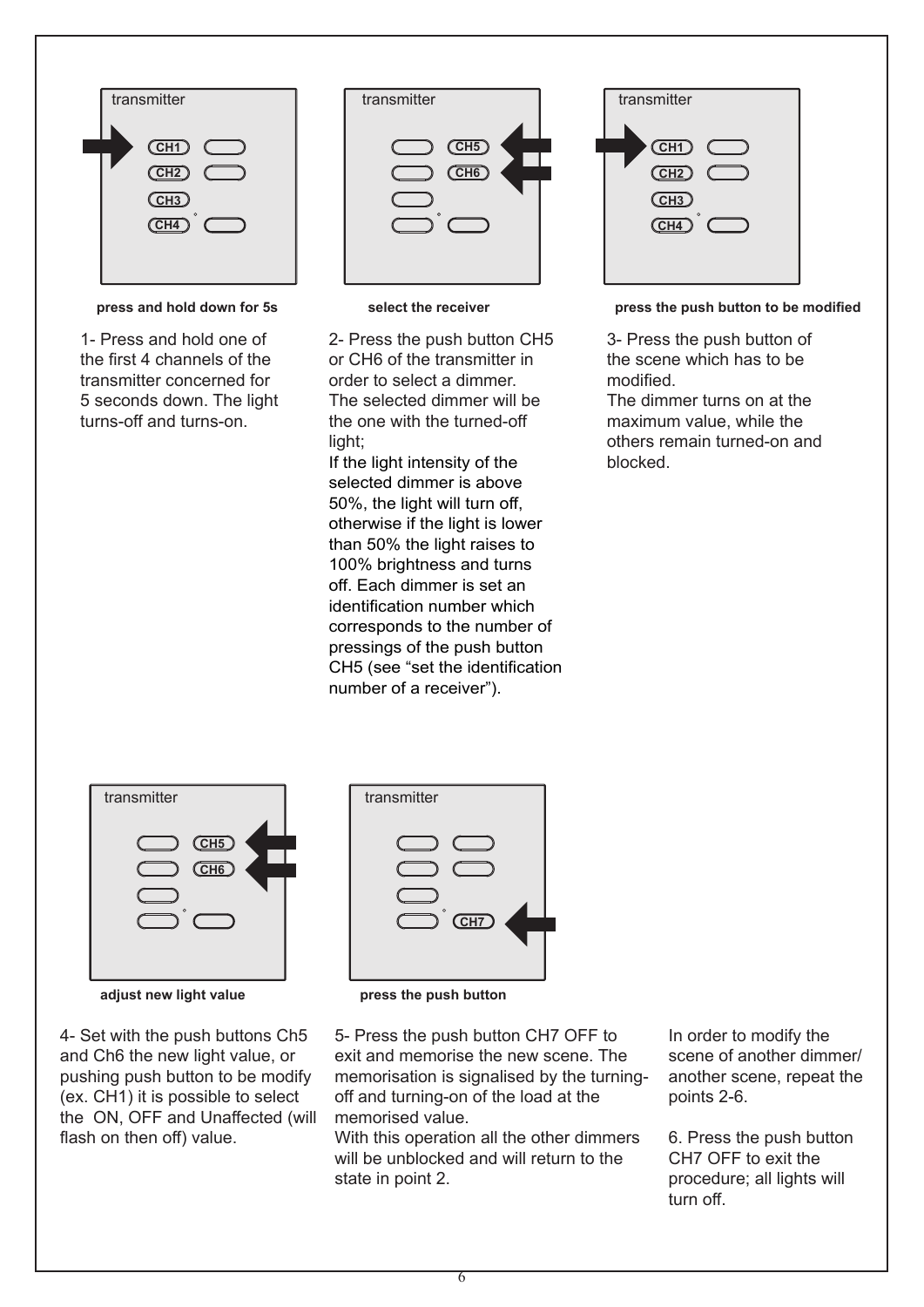#### **5- To copy a function of transmitter push-button to a new transmitter**



1- Press the button **P3** located inside the **already memorized transmitter**. LED 1 turns on. (the push button P3 is locate inside the transmitter, see transmitter manual)



2- Within 5 seconds press a push button of the **already memorized transmitter** whose function has to be copied. LED 1 turns off for 1 sec, and then it turns on for 5 seconds.

|         | available with<br>all type of<br>transmitters |
|---------|-----------------------------------------------|
| $\circ$ |                                               |

3- During the sound press the push-button of the **new transmitter** which has to be memorised; the memorization is indicated by the intermittently sound of the buzzer.

The new transmitter will have the same functions of the transmitter used for its memorization.

#### **6 - To delete a transmitter**



1- Press the push button **P3 once and hold** it down, the buzzer will make a beep each time and then sound slowly and intermittently.



2- During the sound press the push-button which has to be deleted; the deletion is indicated by the continuously sound of the buzzer.

#### **6.1 - To delete all transmitter**



1- Press the push button **P3 twice and hold** it down, the buzzer will make a beep each time and then sound quickly and intermittently. 2- Hold down the push button for 10 sec., after this 10 sec. the buzzer will

sound continuously by indicating that the whole memory has been cancelled.